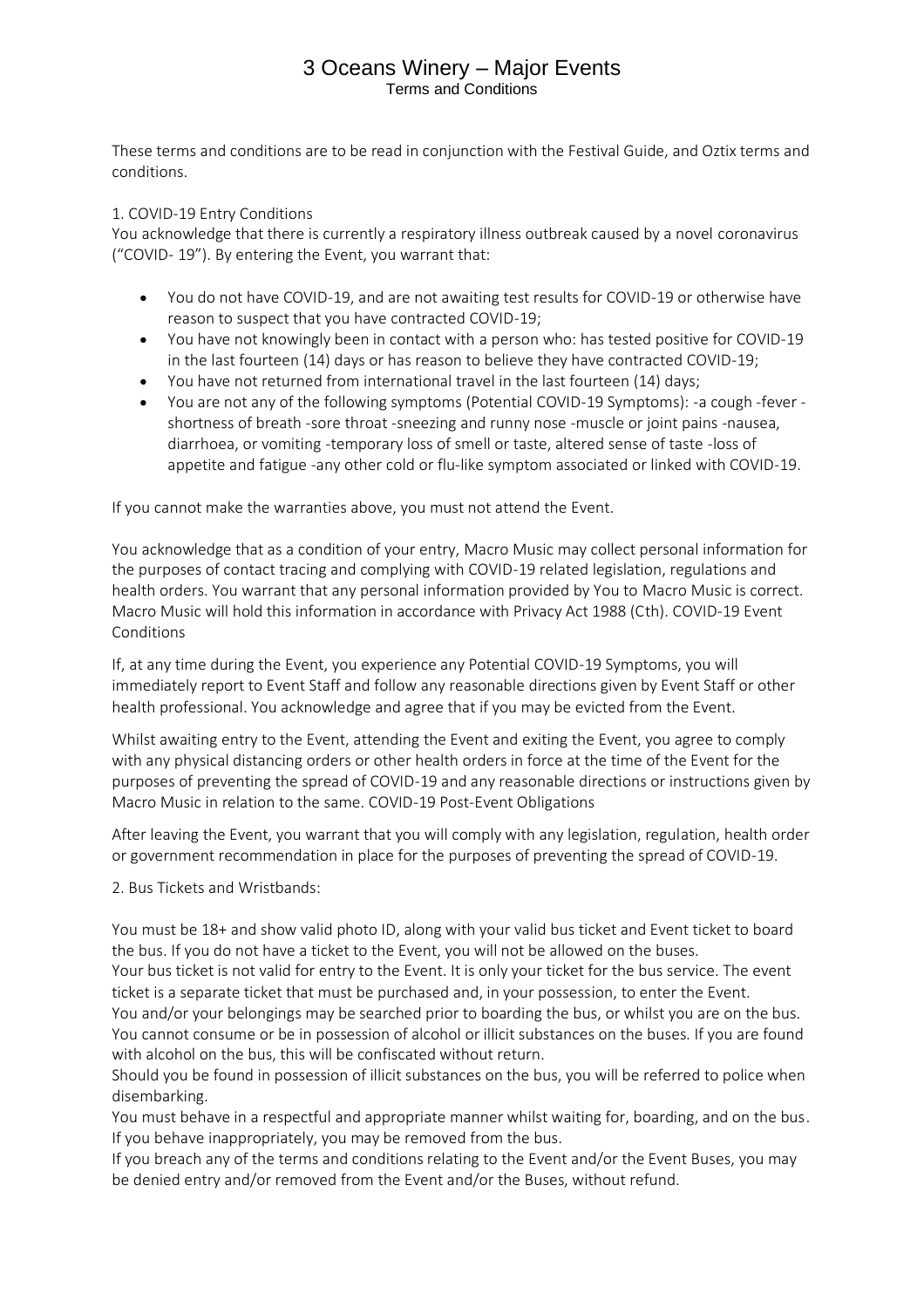You can only board the specific bus route that you purchased your ticket for. We will be running a specific number of buses based on the tickets sold.

There are 6 different bus ticket options listed on the website. They all have specific departure times and locations. Please choose carefully. These tickets cannot be refunded.

If you wish to change bus ticket options or transfer the ticket into another person's name, you must request this via email to [info@oztix.com.au](mailto:info@oztix.com.au) before 3pm AEST at least 7 days before the events.

You will receive a wristband once your valid bus ticket is scanned. You must be wearing this wristband to board the bus. The wristband is your return ticket on the bus. You must be wearing it to board the return bus after the event.

You can only use your wristband to board the specific bus route (Margaret River, Dunsborough, or Busselton) and time (Early Rider or After Party) that your purchased. You will not be allowed to board a bus that you do not have a ticket/wristband for.

If you are intoxicated, you will be denied entry to the buses taking you to the Event. You will not be refunded your Bus ticket or your Event ticket if this occurs. You must be sober to board the Bus to the Event and to enter the Event

You can find all the bus ticket information here in regard to all Major events held at 3 Oceans Winery. <https://www.macroevents.com.au/event-buses>

3. Event Tickets:

You are responsible for checking the age minimum for the Event. No refunds will be processed if you are denied entry due to not having valid ID for admittance to the Event Site.

This is a licenced 18+ event.

Entry to the Event requires one of the following combined with a valid photo ID:

- a valid bar-coded ticket;

- a valid bar-coded print-at-home PDF ticket;

- a valid bar-coded Passbook ticket (electronic ticket on mobile device), issued by the Authorised Ticketing Agency.

The Event gate staff will *may* exchange your ticket for your wristband upon entry depending on the event.

Damaged or defaced Event tickets. If your ticket is damaged, please bring the ticket, ID, and your evidence of purchase to the Box Office Management Team at the entrance. The authorised ticketing agency is Oztix Pty Ltd.

4. Wristbands:

If wristbands are distributed, you must wear your wristband at all times during the Event. Removing or losing your wristband will result in your eviction from the Event without refund.

If your wristband shows evidence of being tampered with you will be removed from the event without refund.

If you are found carrying a lose wristband (not on your wrist), this will be confiscated, and you will be removed from the event.

5. Lost Event Tickets and Wristbands including Bus tickets and Wristbands:

Your ticket is your responsibility. Please treat it like cash. We cannot guarantee that a replacement ticket can be issued if your ticket is lost, stolen or damaged.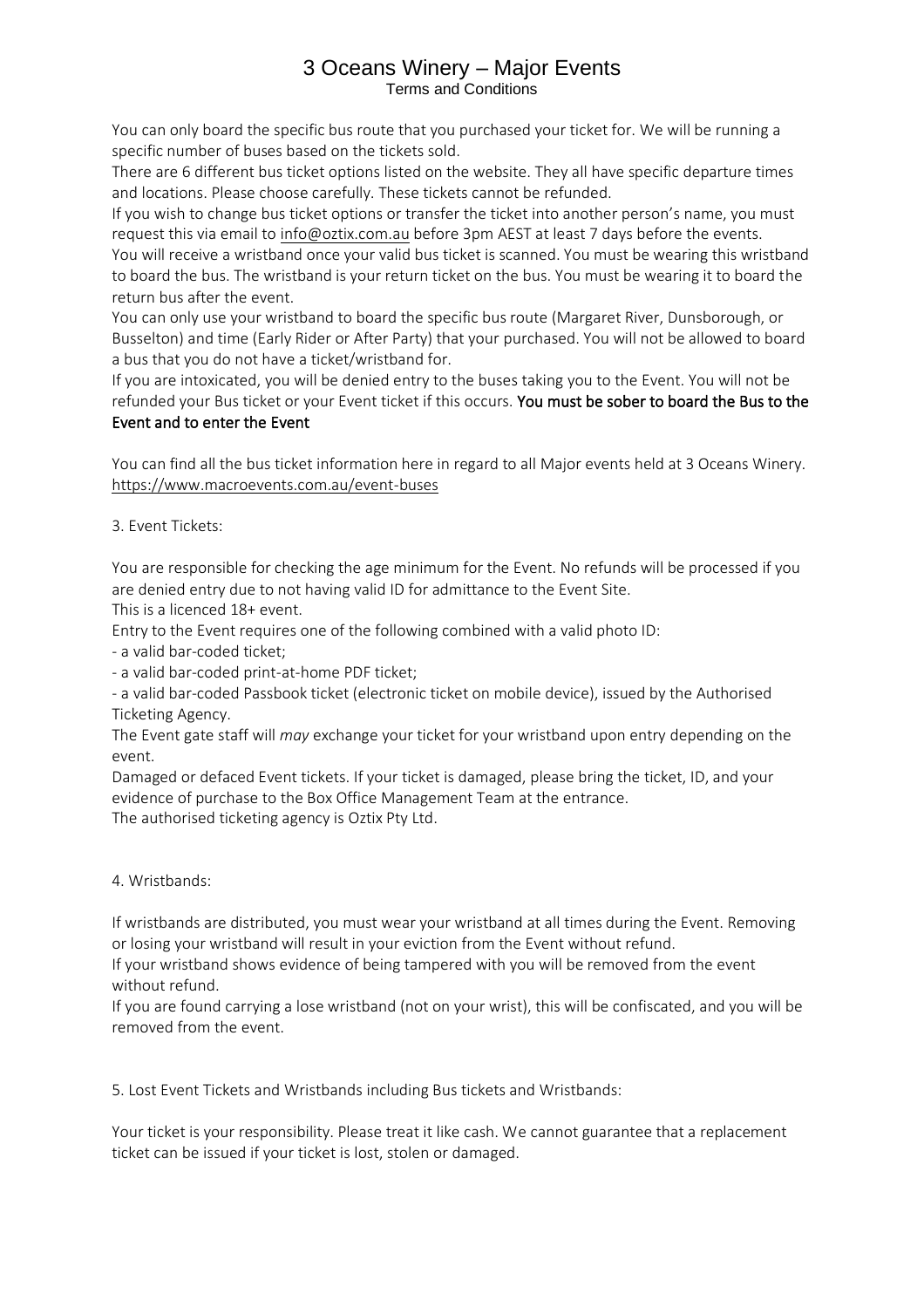## If your ticket is lost, damaged, or stolen, you must report this to the ticketing agent immediately so

that they can cancel this ticket and issue you a new one prior to the day of the event (at the discretion of the ticketing agency).

Replacement is not available for lost, destroyed or stolen Event or Bus tickets unless you have proof of purchase and your valid ID.

We cannot replace tickets on the day of the event unless we can verify that your original ticket has not already been used by another party to gain entry to the event.

Your wristband is your responsibility. If you lose your wristband at the event, you will be removed from the event - even if you have evidence of your purchased ticket. This is because we cannot verify if you have given your wristband to a non-ticket holder who has unlawfully gained access to the event.

Please ensure that your wristband is applied securely by gate staff.

If your wristband is too tight, do not attempt to loosen it yourself. Go to the information tent immediately and they will replace your wristband with one of the correct tension.

If your wristband is too loose, you can simply pull it tighter until you are satisfied that it will not fall off.

6. Ticket Restrictions including Event and Bus tickets:

Re-sale of Event tickets is only permitted through TIXEL. Oztix do not have a ticket resale facility. They collaborate with Tixel to safely organise the resale of your tickets.

The name change must be authorised by the original purchaser.

If you are unable to attend the event and wish to pass on your ticket to another person. You can change the ticket into their name by using the Tixel service.

Event tickets may not, without the prior written consent of Promoter:

- be re-sold or offered for resale at a premium (including via online auction sites).

- used for advertising, promotion or other commercial purposes (including competitions and trade promotions).

- used to enhance the demand for other goods or services, either by the original purchaser or any subsequent bearer.

If an Event ticket is used in breach of these condition, the Event ticket may be cancelled without a refund and the bearer of the Event ticket may be refused admission.

The Promoter will use reasonable efforts to notify you of such action.

Ticket Purchase Limits are issued by the Promoter. The promoter reserves the right to cancel any tickets obtained above the purchase limits in any one transaction or by any one customer.

If you exceed the stated ticket limit, you may have all or any of your order and tickets cancelled without notice by Promoter in its discretion.

This includes orders associated with the same name, email address, billing address, credit card number or other information.

7. Search on Entry:

It is a condition of entry to the Event that a search of you and/or your possessions be required at the time of entry and at any time throughout the event as deemed necessary (within the law) by security, police or authorised event staff.

If you do not consent to such searches, you may be denied entry to the Event or ejected from the event, without refund.

Prohibited items include but are not limited to the list of items detailed in the Festival Guide. You can find links to the festival guide here: www.macroevents.com.au/events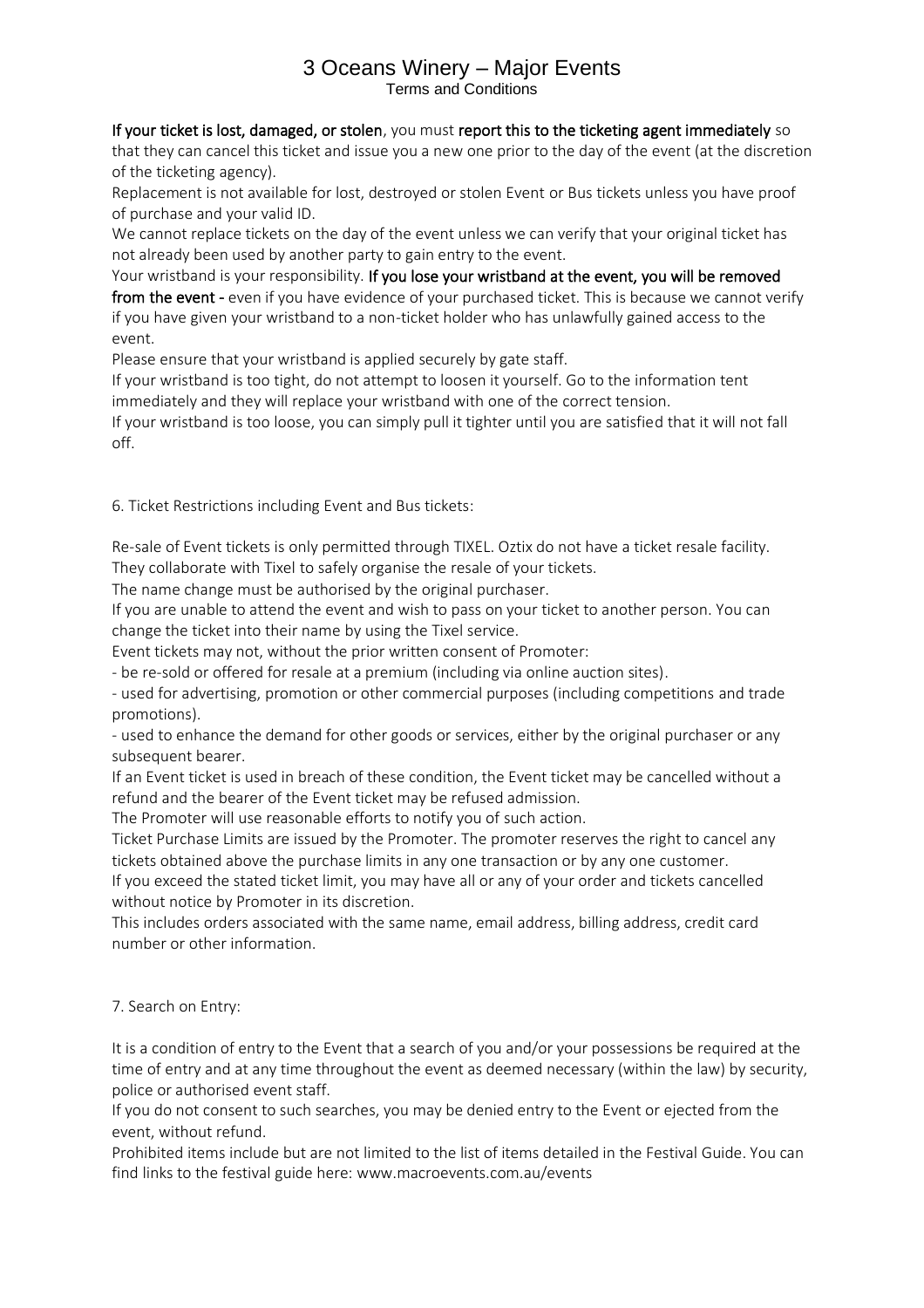# 3 Oceans Winery – Major Events

Terms and Conditions

Any Prohibited Items will be confiscated.

Confiscated items will not be returned, replaced or reimbursed.

The Promoter reserves the right to refuse entry to any persons who attempt to smuggle prohibited items into the event.

8. Smoking Policy:

The Event operates a Non-Smoking policy across the event site and the surrounding area. The only area where you are permitted to smoke once you enter 3 Oceans Winery property (as soon as you enter the driveway to the site of Bussell Hwy) is in the designated smoking area shown on the event map that will be emailed to you in the lead up to the event. Failure to comply with the smoking restrictions may result in you being ejected from the event, without refund.

9. Photographing and/or Recording of the Event by You:

Personal digital cameras are permitted at the Event.

Professional photography equipment (eg telephoto lenses; any detachable lens) is not permitted without Promoter-issued media accreditation. Event staff will determine at their discretion whether equipment is considered to be professional photography equipment. Photos of artists and/or the Event are permitted only on the basis that:

- 1. images are only used for private and personal use;
- 2. images cannot be made available for sale and/or public display.

Recording or filming the Event is strictly prohibited. The Promoter reserves the right to confiscate and/or delete any footage, recordings and/or photos created by unauthorised or prohibited recording, filming or photography.

10. Recording and Photography of the Event by Promoter:

You consent to be included in official photography, film and sound recordings of the Event and for these recordings to be used by the Promoter and/or any of its authorised representatives and contractors in any medium or context without further authorisation by, or compensation to, you.

11. No Pass-outs:

Bring everything you need with you. We cannot allow you to go to your car to get your sweater, raincoat, wallet, phone, medication, or any other forgotten items. If you leave the event for any reason, you will not be allowed to re-enter

### 12. Behaviour:

You must ensure that you act in an orderly and respectful manner when attending the Event. The Promoter may refuse entry or evict you if you are behaving in a disorderly, offensive or inappropriate manner.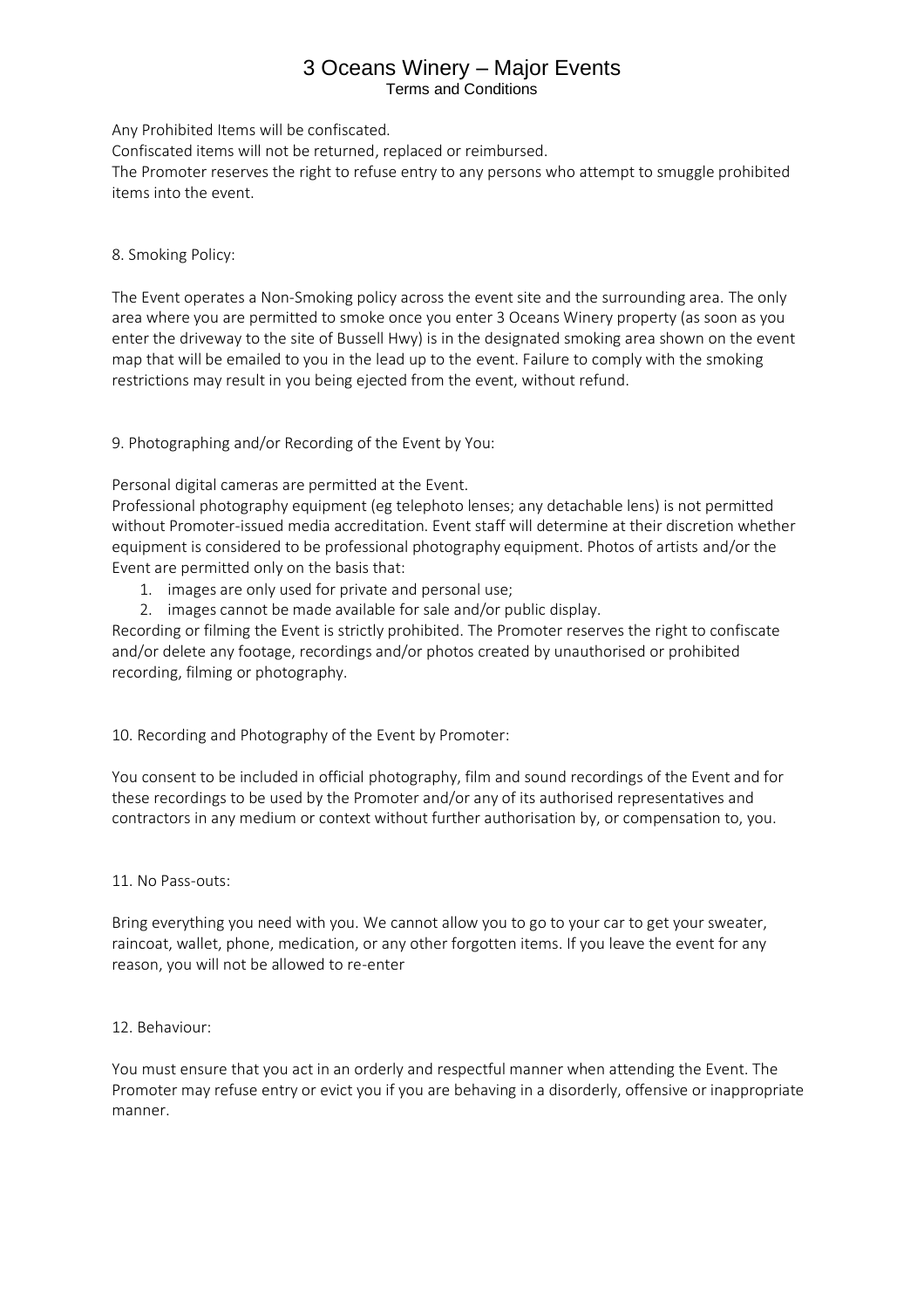## 3 Oceans Winery – Major Events

Terms and Conditions

13. Alcohol:

The Event is fully licensed.

Do not bring alcohol with you as it will be confiscated and will not be returned.

If you are found with any BYO alcohol in your possession at the event, you will be ejected from the event without refund.

Only alcohol purchased from the official event may be consumed at the Event.

If you wish to purchase or consume alcohol, you must have valid proof of age photo ID.

If you are intoxicated, you will not be served alcohol.

Should you be deemed intoxicated, we have a designated 'chill out zone' where you can safely take some time to sober up. There is unlimited free water available to keep you hydrated, along with a variety of soft drinks, coffee and food available for purchase.

If you feel that you are too intoxicated, and are concerned for your health, safety, or wellbeing, please seek assistance from event staff or the first aid tents at the event immediately.

You must be of legal age (18 years or older) to purchase and consume alcohol at the Event.

If you are found supplying or buying alcohol for a minor (a person under 18 years of age), or intoxicated persons, you will be evicted from the Event and may be referred to police.

Minor are not permitted at the event. You must be 18+ to attend.

14. Food and Drink:

No food or drink will be permitted into the Event Site. Sealed plastic water bottles (with or without contents) cannot be brought into the Event Site. Unsealed EMPTY plastic water bottles (no glass or metal) can be brought into the Event Site to refill at our free, double filtered water point.

15. Drugs:

If you are found supplying, consuming or in possession of illicit drugs you will be removed from the Event, without refund, and will be referred to police.

17. Your Personal Information:

*COVID UPDATE: The Promoter may share you contact details with health authorities to aid in contact tracing in the event that a COVID outbreak occur.*

Pursuant to your booking, the Promoter may need to collect and keep personal information about you including your name, address, credit card or payment details, telephone number and the names of all ticket holders.

Unless you tell us otherwise, the Promoter may disclose your contact details to third parties if you elect to receive such information at time of ticket purchase so they can provide you with promotional material about other events and products.

The Promoter may also need to disclose your personal information as required by law or as permitted under the Privacy Act 1988 (Cth).

If you have any questions about how Promoter will handle your personal information, please visit the link at the bottom of the Authorised Ticketing Agency's ticketing page where you purchased your Event ticket or contact the Promoter.

18. Promoter's Liability: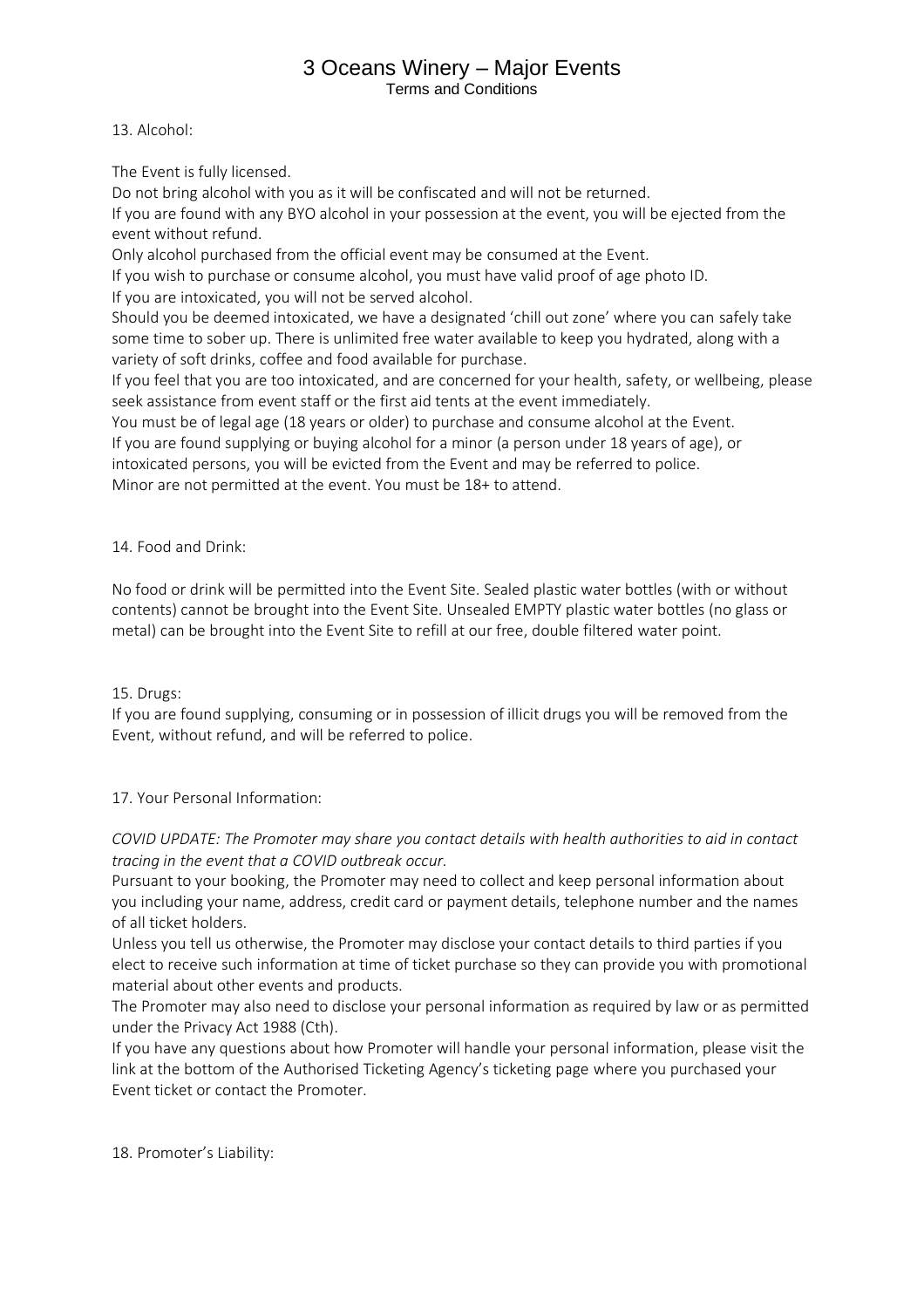The services provided by Promoter will be rendered with due care and skill to the extent required by Section 60 of the Competition and Consumer Act 2010 (Cth) and applicable similar state legislation. Apart from such statutory liability, the Promoter and the owner and/or lessee of the Event Site will not be liable or responsible for any injury, damage or loss suffered or incurred by you or any person entering or when you enter or are on the Event Site whether caused by the negligence of Promoter or that of the owner and/or lessee of the Event Site (or their respective employees, contractors or agents), whether arising in tort, contract, bailment or otherwise - all such injury loss or damage to person or property is at your own risk.

### 19. Indemnity:

You agree to indemnify the Promoter and owner and/or lessee of the Event Site against any loss or damage Promoter and/or Event Site owner and/or lessee may suffer arising out of your negligence or breach of the Event T+Cs. Release: to the full extent permitted by law, you waive all legal rights of action against and fully release Promoter and owner or lessee of the Event Site (and their respective executive members, directors, officers, employees, volunteers, contractors or agents) from any liability for any loss, damage, personal injury, death, economic loss or consequential loss for any default, failure or negligence (to the extent permitted by law) in relation to entry to and presence on the Event Site. Risk: entry to the Event Site is at your own risk.

To the extent permitted by law, the Promoter takes no responsibility for any hearing damage or loss caused by excessive noise or injury caused by your failure to follow Promoter's directives. In the event of injury or illness, the Promoter may, at your cost, arrange medical treatment and/or emergency evacuation as deemed essential for your safety.

### 20. Enforceability:

Any provision of these Event T+Cs which is or becomes unenforceable shall not invalidate the other provisions of these Event T+Cs.

### 21. Refund and Cancellation Policy:

To the extent permitted by law and subject to these Event Terms, Macro Music reserves the right to change, add, withdraw or substitute artists in the Event line-up, vary the advertised program, the entry and exit times, the amenities, the facilities, the attractions, and the entertainment at its discretion without prior notification, subject to these Event Terms. You acknowledge that Macro Music does not make any representations or warranties in respect of the aforementioned factors, and you have not relied on any representations or warranties by Macro Music regarding the above in connection with your purchase of an Event Ticket.

Macro Music may deny admission to the Venue (including admission to a particular performance or area in the Venue) in accordance with the Event Terms or otherwise in its absolute discretion.

Except where required by law or otherwise provided under these Event Terms, there will be no refund of any Event Tickets or for any unused portion of an Event Ticket. This includes but is not limited to where there has been a variation to the Event, if you are refused entry to or evicted from the Venue by Macro Music or Event Staff in accordance with the Event Terms, if you fail to attend the Event, if you arrive after the commencement of the Event, or if you leave the Venue prior to the conclusion of the Event.